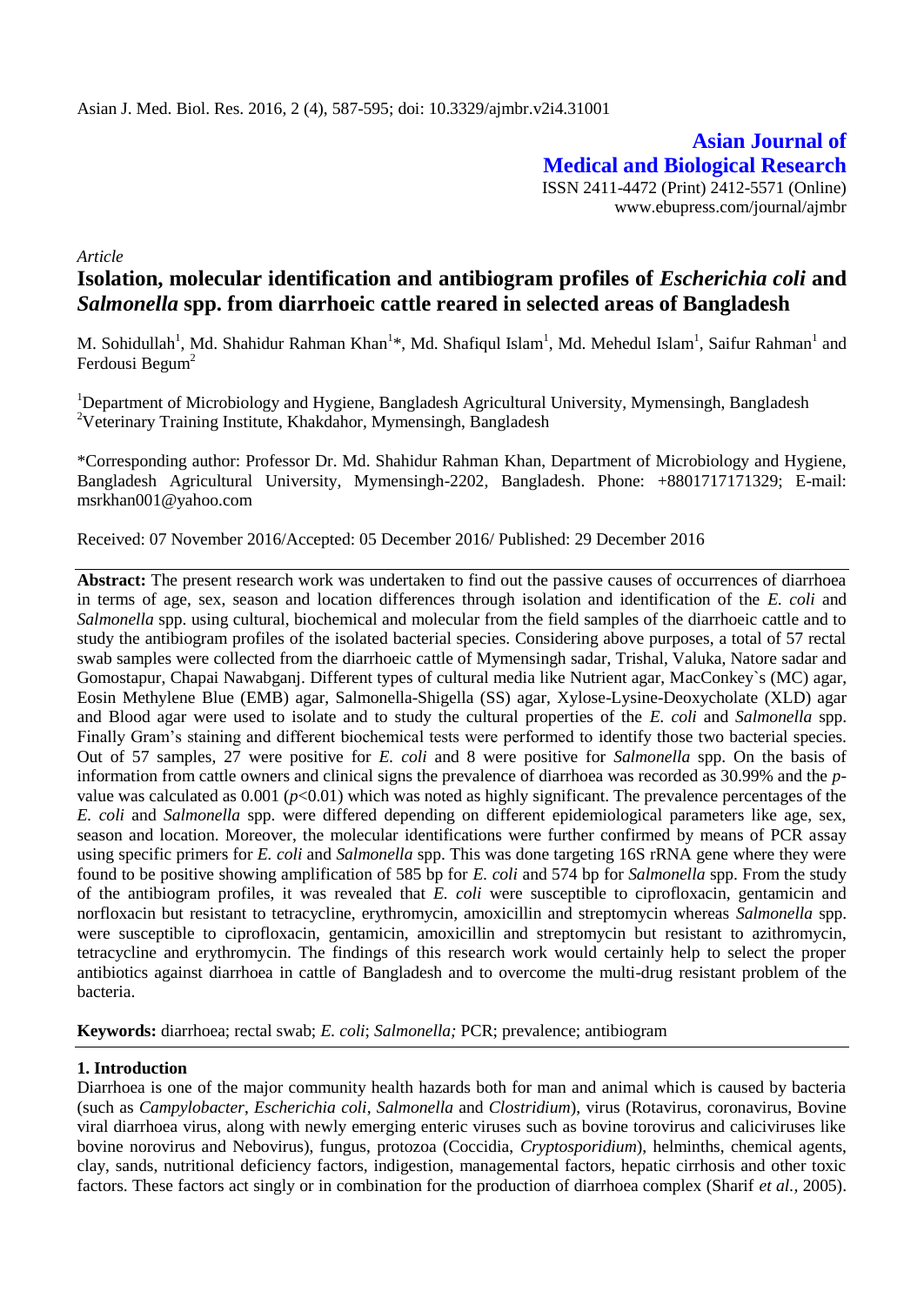The prevalence of each of the pathogen and disease incidence can vary by geographical location of the farms, farm management practices and herd size (Cho and Yoon, 2014).

Livestock population in Bangladesh is currently estimated to comprise 25.7 million cattle, 0.83 million buffaloes, 14.8 million goats, 1.9 million sheep, 118.7 million chicken and 34.1 million ducks (Banglapedia, 2015). Among livestock population cattle are considered as the most important animals in livestock sub-sector. Various microbial diseases are common in cattle like anthrax, haemorrhagic septicaemia, brucellosis, tuberculosis, mastitis, diarrhoea etc. that can act as alarming side for cattle production. Among these diseases, diarrhoea is very common and may be fatal if proper treatment is not given to the affected cattle.Diarrhoea in cattle due to bacterial species were detected in home and abroad as colibacillosis, pasteurellosis, salmonellosis, campylobacteriosis and clostridial infections where serious losses of income generation activities are being occurred either in terms of morbidity and mortality of cattle (Fulton *et al.,* 2000; Mailk *et al.,* 2013; Cho and Yoon, 2014; Muktar *et al.,* 2015). Out of these bacterial species colibacillosis and salmonellosis were being targeted as a primary step to reduce the diarrhoea in cattle population of Bangladesh.The etiological agents of diarrhoea due to colibacillosis and salmonellosis could be isolated and identified through cultural, biochemical, serological and molecular techniques.

A course of antibiotic therapy is necessary to treat bacterial diarrhoea in cattle. Incomplete course of treatment and continuous indiscriminate use of antibacterial drugs against diarrhoeal infection of man and animal might have influenced to produce a new generation of virulent and resistant type of bacteria (Marshall *et al.,* 1990; Izumiya *et al.,* 2001).

Different parameters including prevalence, isolation, identification, antibiotic sensitivity testing, epidemiological investigation, plasmid profiling of *E. coli* of different species were studied by Paul *et al.,* 2010; Hossain *et al.,* 2013; Hasan *et al.,* 2015. Isolation, identification, serotypic characterization, pathogenicity testing, antibiogram study of *Salmonella* of different species were also studied by Sarker *et al.,* 2009; Nesa *et al.,* 2011; Islam *et al.,* 2013; Ansari *et al.,* 2014; Muktar *et al.,* 2015. However, isolation, molecular identification and antimicrobial susceptibility profiles of *E. coli* and *Salmonella* spp. from diarrhoeic cattle were not systematically and properly focused by the previous research works in context of Bangladesh. So, the present study was undertakento survey the diarrhoeic cattle, to isolate and identify the *E. coli* and *Salmonella* spp. with their antibiogram profiles that will be helpful towards cattle diseases management and enhance dynamism of cattle farming which not only alleviate poverty but also boost up the national economy of Bangladesh.

## **2. Materials and Methods**

## **2.1. Sampling areas and period**

A total number of 57 rectal swab samples were aseptically collected using sterilized cotton buds from diarrhoeic cattle of the Mymensingh sadar (25), Trishal (8), Valuka (5), Natore sadar (9) and Gomostapur, Chapai Nawabganj (10)during the period of June 2015 to May 2016.After collection, samples were brought to the laboratory in the Department of Microbiology and Hygiene, Bangladesh Agricultural University (BAU), Mymensingh-2202, Bangladesh for the isolation, molecular identification and antibiogram profiles of the *E. coli* and *Salmonella* spp.

# **2.2. Isolation of** *E. coli* **and** *Salmonella* **spp.**

The collected rectal swab samples were enriched into nutrient broth by incubation at 37ºC for 24 hours. To isolate and to study the cultural properties of the *E. coli* and *Salmonella* spp., enriched cultures were streaked onto different types of differential and selective culture media like MC agar, EMB agar, SS agar, XLD agar and blood agar according to the method described by Cowan, 1985 where all of the media were brought from the Indian company, HiMedia.

## **2.3. Identification of** *E. coli* **and** *Salmonella* **spp.by conventional methods**

For identification of isolated *E. coli* and *Salmonella* spp., Gram's staining and biochemical tests were performed. Gram's staining was performed according to the method described by Merchant and Packer, 1967 where all of the reagents like crystal violet, Gram's iodine, safranin, acetone alcohol, immersion oil were brought from the German company, Merck. Different types of biochemical tests like sugar fermentation test, MR-VP reaction, indole reaction, catalase test were performed according to the methods described by Douglas *et al.,* 1998 and OIE, 2000 where all of the reagents were brought from the German company, Merck. Motility test using MIU medium base was also performed according to the method described by Cowan, 1985 to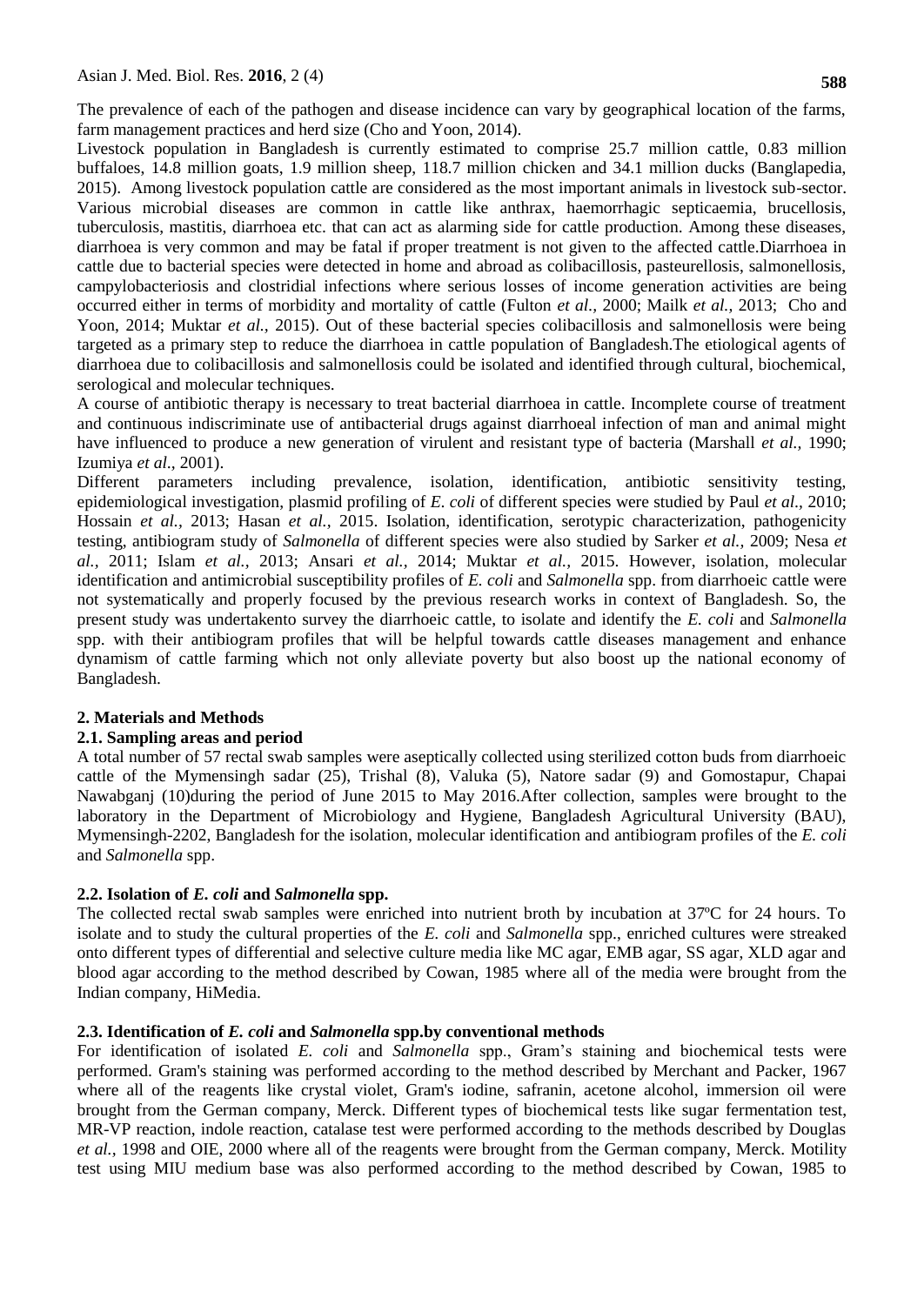differentiate motile bacteria from the non-motile one where MIU medium base was brought from the Indian company, HiMedia.

# **2.4. Preparation of DNA templates**

Extraction of DNA from the *E. coli* and *Salmonella* spp. was carried out by conventional boiling and rapid cooling method (Medici *et al.,* 2003). In brief, 200 μl deionized water was taken into an eppendorf tube, a pure bacterial colony from nutrient agar was mixed with the deionized water. The tube then transferred to boiling water and boiled for 10 minutes then immediately to the icebox for cold shock about 10 minutes and then centrifuged at 10,000 rpm for 10 minutes. Supernatant were collected and used as DNA template during PCR.

## **2.5. Identification of** *E. coli* **and** *Salmonella* **spp. by PCR assay**

Details of the oligonucleotide primers used for the amplification of 16S rRNA gene of the *E. coli* and *Salmonella* spp. are summarized in Table 1. PCR reaction mixture (25μl) for *E. coli* was prepared using 12.5μlmaster mixture (Promega, USA), 10 pmol primer (Bioneer, South Korea) of each, 5μl DNA template and 5.5μl nuclease free water. PCR reaction mixture (20 μl) for *Salmonella* spp. was prepared using 10 μl master mixture (Promega, USA),10 pmol primer (Bioneer, South Korea) of each, 3 μl DNA template and 5 μl Nuclease free water. For the amplification of 16S rRNA gene of *E. coli*, the cycling conditions consisted of initial denaturation for 5 minutes at 95ºC, followed by 30 cycles of denaturation at 94ºC for 30 seconds, annealing at 58°C for 1 minute, extension at 72ºC for 1 minute and final extension at 72ºC for 10 minutes where the cycling conditions for the amplification of 16S rRNA gene of *Salmonella* spp. consisted of initial denaturation for 5 minutes at 94ºC, followed by 35 cycles of denaturation at 94ºC for 20 seconds, annealing at 50°C for 30 seconds, extension at 72ºC for 30 seconds and the final extension at 72ºC for 5 minutes. Amplification was performed in a thermal cycler (Eppendorf, Germany). The amplified products were electrophoresed into 1.5% agarose (Sigma-Aldrich, USA) gel at 100 volt visualized under Gel doc/UV trans-illuminator (BioRad). 100 bp (for *Salmonella* spp.) and 1 kb (for *E. coli*) DNA size marker (Promega, USA) were used.

# **2.6. Antibiogram profiles**

Antibiogram was performed by employing the Kirby-Bauer disc diffusion method (Bauer *et al.,* 1959) using eight different commercially available antibiotic discs (HiMedia, India and Oxoid Ltd., England) on Mueller-Hinton agar (HiMedia, India) to assess the susceptibility and resistance pattern of the isolates. The selected antibiotics used were ciprofloxacin (5 μg/disc), azithromycin (30 μg/disc), amoxicillin (30 μg/disc), gentamicin (10 μg/disc), norfloxacin (10 μg/disc), erythromycin (30 μg/disc), streptomycin (10 μg/disc), and tetracycline (30 μg/disc).The interpretation on susceptibility was done according to the guidelines of Clinical and Laboratory Standards Institute (CLSI, 2012).

## **2.7. Statistical analysis**

The experimental data were analysed by SPSS software (version 20) where the prevalence of diarrhoea based on questionnaire survey was calculated by ANOVA table method and the prevalence percentages of the isolated *E. coli* and *Salmonella* spp. based on different epidemiological parameters like age, sex, season and location were calculated by Chi-square  $(\chi^2)$  test method.

## **3. Results**

# **3.1. Prevalence of diarrhoea in cattle as per collected data from study areas**

For this study, data were collected through a developed questionnaire from study areas of Bangladesh. Prevalence was recorded as 22.92% at farm level and 39.06% at household level. Overall prevalence was recorded as 30.99%. The *p*-value was calculated as 0.001 (*p*<0.01) which was noted as highly significant. The prevalence percentages of diarrhoea from different locations are shown in Table 2.

## **3.2. Isolation and cultural characterization of** *E. coli* **and** *Salmonella* **spp.**

The growth of *E. coli* and *Salmonella* spp. was indicated by the presence of turbidity in the nutrient broth after overnight incubation at 37ºC. On nutrient agar, *Salmonella* spp. produced circular, smooth, opaque, translucent colonies and *E. coli* produced circular, smooth, colorless colonies. On EMB agar, *E. coli* produced greenishblack colonies with metallic sheen. On MC agar, *E. coli* produced circular raised, bright pink colored colonies while *Salmonella* spp. produced colorless, smooth, pale and transparent, raised colonies. On SS agar, *E. coli* produced slight pinkish colored colonies while *Salmonella* spp. produced pinhead or lentil sized, raised, round or circular, smooth, glistening, opaque, black, transparent or translucent colonies. On blood agar, *E. coli*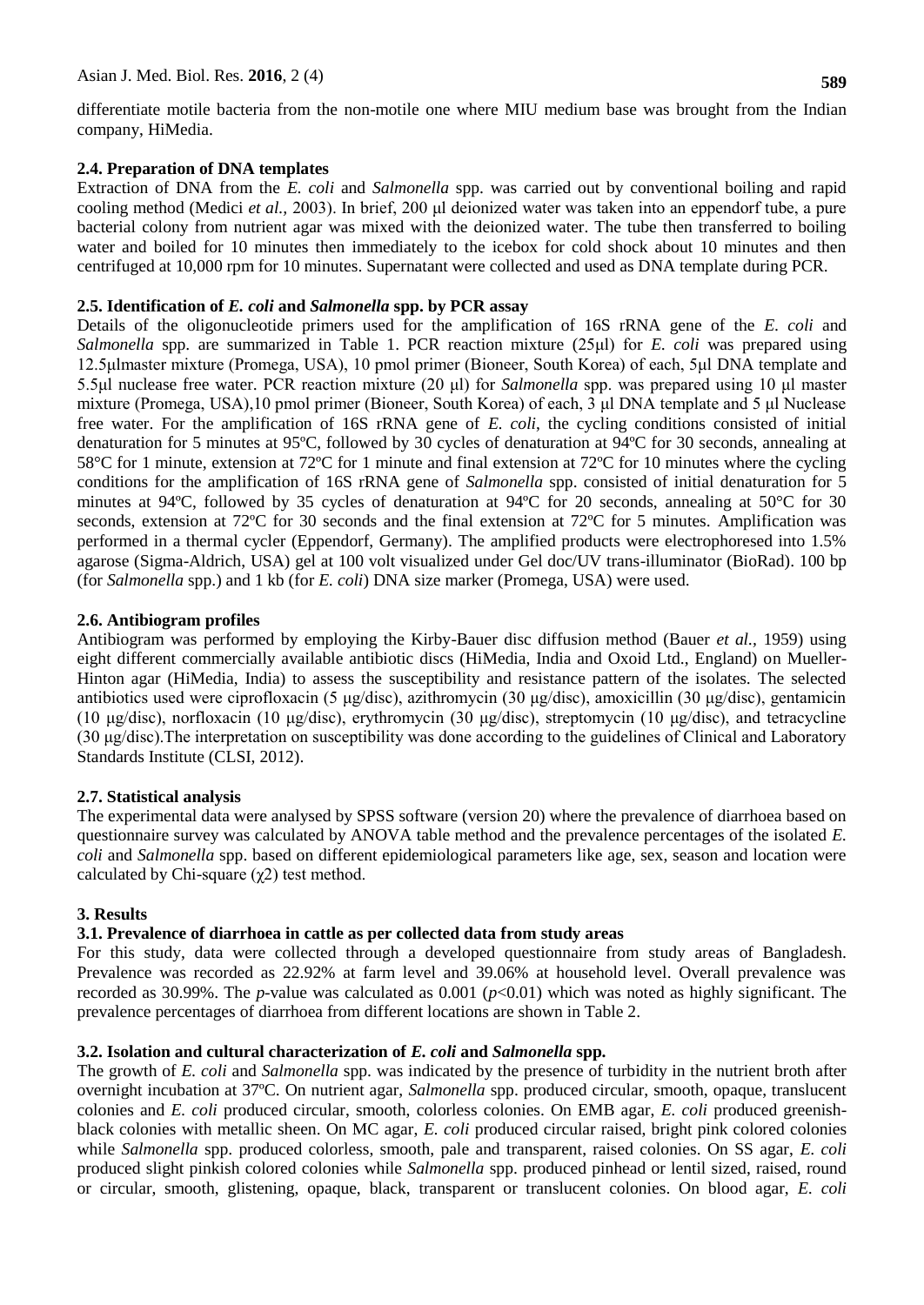produced colorless colony without hemolysis while *Salmonella* spp. produced white, round, raised colonies with no hemolysis. On XLD agar, *Salmonella* spp. produced blackish centered colonies while *E. coli* produced yellow colored colonies.

#### **3.3. Identification of** *E. coli* **and** *Salmonella* **spp. by conventional methods**

In Gram's staining, the isolated *E. coli* revealed Gram negative, pink colored, short plump rod shaped appearance arranged as single, paired or in short chain and *Salmonella* spp. revealed Gram negative, pink colored, very short plump rod shaped appearance arranged as single or paired. All of the isolates of *E. coli* and *Salmonella* spp. were found as positive to motility test.

Fermentation of five basic sugars with the production of acid and gas indicated that the isolates were *E. coli* positive while *Salmonella* spp. fermented dextrose, maltose and mannitol with the production of acid and gas but did not ferment lactose and sucrose. *E. coli* were found as indole positive where *Salmonella* spp. were found as indole negative. Both organisms (*E. coli* and *Salmonella* spp.) were found as MR test positive, VP test negative and catalase test positive.

#### **3.4. Identification of** *E. coli* **and** *Salmonella* **spp. by PCR assay**

DNA extracted from all of the isolates (27 *E. coli* and 8 *Salmonella* spp.) were used in PCR assay. Polymerase chain reaction with the primers ECO-1 and ECO-2 (for *E. coli*) and Sal 16S rRNA (for *Salmonella* spp.) identified all of those isolates as positive for *E. coli* and *Salmonella* spp. showing amplification of 585 bp and 574 bp respectively as presented in Figures 1 and 2.

#### **3.5. Prevalence of the isolated** *E. coli* **and** *Salmonella* **spp. at different epidemiological parameters (age, sex, season and location)**

Prevalence of *E. coli* was 52.00% (n=13/25) in Mymensingh sadar, 12.50% (n=1/8) in Trishal, 20.00% (n=1/5) in Valuka, 33.33% (n=3/9) in Natore sadar and 90.00%(n=9/10) in Gomostapur, Chapai Nawabganj whereas prevalence of *Salmonella* spp. was 12.00% (n=3/25) in Mymensingh sadar, 37.50% (n=3/8) in Trishal, 40.00% (n=2/5) in Valuka and no samples were detected as positive for *Salmonella* spp. in Natore sadar and in Gomostapur, Chapai Nawabganj. The *p*-value was recorded as 0.009 (*p*<0.01) for *E. coli* and 0.047 (*p*<0.05) for *Salmonella* spp. that meant the results were highly significant for *E. coli* and significant for *Salmonella* spp. The prevalence of the isolated *E. coli* was  $64.00\%$  (n=16/25) in 1-12 month aged cattle and  $34.37\%$  (n=11/32) in above 12 month aged cattle. The *p*-value was calculated as  $0.026$  ( $p<0.05$ ) that meant the results were significant. The prevalence percentages of *E. coli* were 26.31% (n=5/19) in male cattle and 57.89% (n=22/38) in female cattle. The *p*-value was recorded as 0.024 (*p*<0.05) that meant the results were significant. The prevalence percentages of *E. coli* were 56.75% (n=21/37) in summer season, 71.42% (n=5/7) in rainy season and 7.69% (n=1/13) in winter season. The *p*-value was calculated as  $0.004$  ( $p<0.01$ ) that meant the results were highly significant. The prevalence of the isolated *Salmonella* spp. was found as 28.00% (n=7/25) in 1-12 month aged cattle and 3.12% (n=1/32) in above 12 month aged cattle. The *p*-value was recorded as 0.007 (*p*<0.01) that meant the results were highly significant. The prevalence of the isolated *Salmonella* spp. was found as 21.05% (n=8/38) in female cattle and there was no prevalence of *Salmonella* spp. in male cattle. The *p*-value was calculated as  $0.038$  ( $p<0.05$ ) that meant the results were significant. The prevalence percentages of the isolated *Salmonella* spp. were found as 13.51% (n=5/37) in summer season, 42.85% (n=3/7) in rainy season and out of 13 samples no samples were detected as positive for *Salmonella* spp. in winter season. The *p*-value was recorded as 0.031 (*p*<0.05) that meant the results were significant. The prevalence percentages of the isolated *E. coli* and *Salmonella* spp. at different epidemiological parameters (age, sex, season and location) are shown in Tables 3 and 4.

#### **3.6. Antibiogram profiles**

*E. coli* were susceptible to ciprofloxacin, gentamicin and norfloxacin; intermediate to azithromycin but resistant to tetracycline, erythromycin, amoxicillin and streptomycin. *Salmonella* spp. were susceptible to ciprofloxacin, gentamicin, amoxicillin and streptomycin; intermediate to norfloxacin but resistant to azithromycin, tetracycline and erythromycin as shown in Table 5.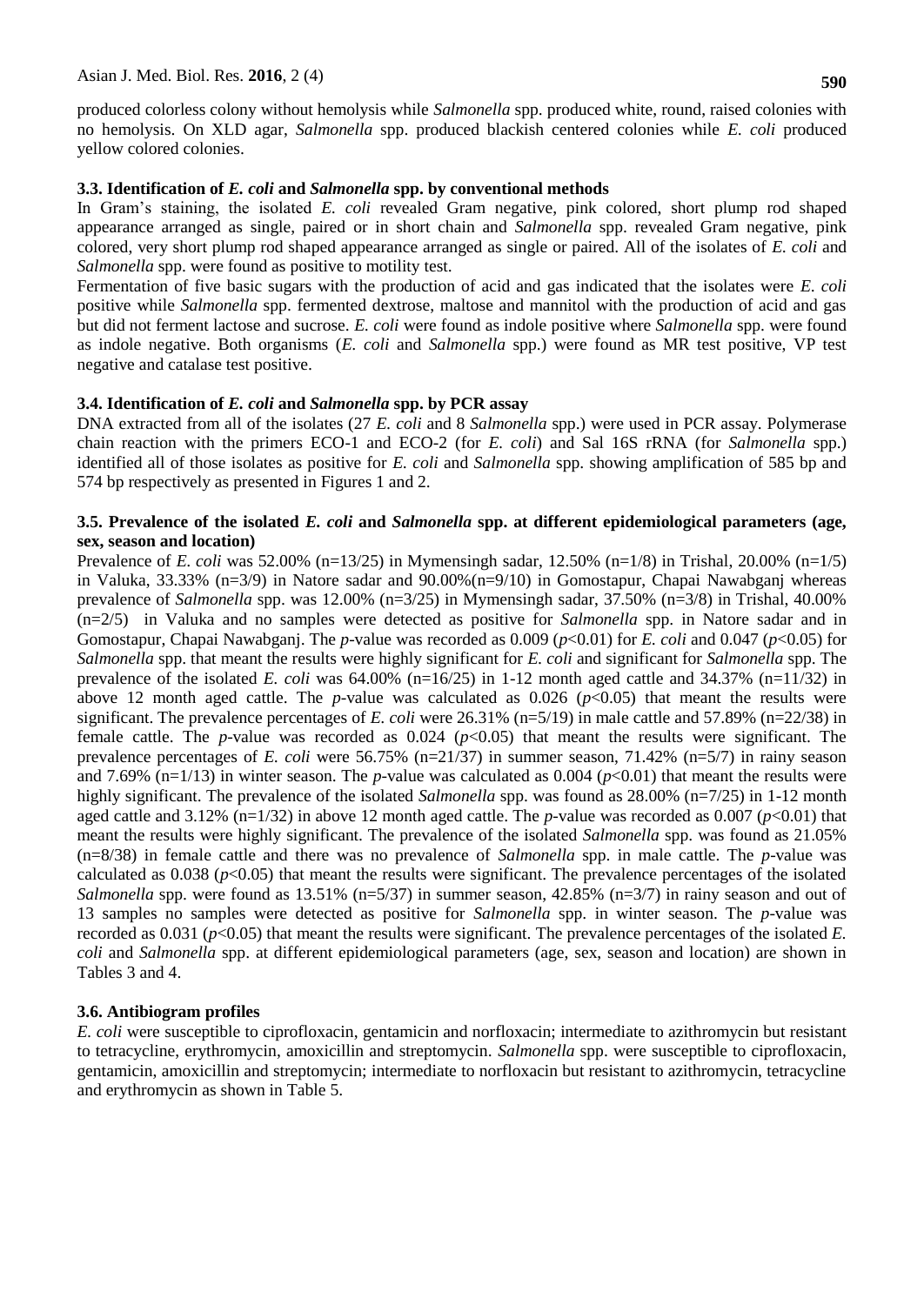## **Table 1. List of primers used in this study.**

| <b>Primer</b> | Sequence $(5'-3')$         | <b>Target</b>          | Amplicon<br>size (bp) | Reference       |
|---------------|----------------------------|------------------------|-----------------------|-----------------|
| $ECO-1$       | GACCTCGGTTTAGTTCACAGA      | 16S rRNA gene of $E$ . | 585                   | Schippa et al., |
| $ECO-2$       | <b>CACACGCTGACGCTGACCA</b> | coli                   |                       | 2010            |
| Sal 16S       | F: TGTTGTGGTTAATAACCGCA    | 16S rRNA gene of       | 574                   | Adamu et al.,   |
| rRNA          | R: CACAAATCCATCTCTGGA      | Salmonella spp.        |                       | 2014            |

#### **Table 2. Results of prevalence of diarrhoea in cattle as per collected data based on questionnaire survey.**

| <b>Location</b>                      | No. of Total No. of<br>visited No.<br>farm<br>(s) | of<br>cattle | diarrhoeic $(\% )$<br>cattle | <b>Prevalence   Overall</b> | prevalence   household   No.<br>$($ %) | No. of<br>(s)  | \, of<br>cattle | Total No. of<br>diarrhoeic $(\% )$<br>cattle | <b>Prevalence Overall</b> | prevalence<br>$($ %) |
|--------------------------------------|---------------------------------------------------|--------------|------------------------------|-----------------------------|----------------------------------------|----------------|-----------------|----------------------------------------------|---------------------------|----------------------|
| Mymensingh <sup>3</sup><br>sadar     |                                                   | 96           | 18                           | 18.75                       | 22.92                                  | 2              | 16              |                                              | 43.75                     |                      |
| Trishal                              |                                                   | 15           | $\overline{4}$               | 26.66                       |                                        |                | $\overline{9}$  | 4                                            | 44.44                     |                      |
| Valuka                               |                                                   | 17           | 4                            | 23.52                       |                                        |                | 5               | $\overline{2}$                               | 40.00                     |                      |
| Natore sadar                         | $\overline{2}$                                    | 29           | 6                            | 20.68                       |                                        |                | 13              | 4                                            | 30.76                     | 39.06                |
| Gomostapur, 2<br>Chapai<br>Nawabganj |                                                   | 32           | 8                            | 25.00                       |                                        | $\overline{2}$ | 11              | 4                                            | 36.36                     |                      |
| Overall prevalence $(\% )$           |                                                   |              |                              | 30.99                       |                                        |                |                 |                                              |                           |                      |
| <i>p</i> -value                      |                                                   |              |                              | $0.001**$                   |                                        |                |                 |                                              |                           |                      |

\*\* means 1% level of sig.  $(p<0.01)$ 

# **Table 3. Results of prevalence of** *E. coli* **and** *Salmonella* **spp. at epidemiological parameter (location).**

| Location                   | No. of collected |                 | E. coli                   | Salmonella spp. |                    |  |
|----------------------------|------------------|-----------------|---------------------------|-----------------|--------------------|--|
|                            | sample $(s)$     | No. of positive | <b>Prevalence</b> $(\% )$ | No. of positive | Prevalence $(\% )$ |  |
| Mymensingh sadar           | 25               | 13              | 52.00                     |                 | 12.00              |  |
| Trishal                    |                  |                 | 12.50                     |                 | 37.50              |  |
| Valuka                     |                  |                 | 20.00                     | 2               | 40.00              |  |
| Natore sadar               |                  |                 | 33.33                     | 0               | 0.00               |  |
| Gomostapur, Chapai         | 10               |                 | 90.00                     | 0               | 0.00               |  |
| Nawabganj                  |                  |                 |                           |                 |                    |  |
| Overall prevalence $(\% )$ |                  | 41.56           |                           | 17.90           |                    |  |
| <i>p</i> -value            |                  | $0.009**$       |                           | $0.047*$        |                    |  |

\* means 5% level of sig.  $(p<0.05)$  \*\* means 1% level of sig.  $(p<0.01)$ 

**Table 4. Results of prevalence of** *E. coli* **and** *Salmonella* **spp. at different epidemiological parameters (age, sex, season).**

| Epidemiological Level of |                    | No. of animal |                 | E. coli |            |                 | Salmonella spp.                                           |           |
|--------------------------|--------------------|---------------|-----------------|---------|------------|-----------------|-----------------------------------------------------------|-----------|
| <i>parameters</i>        | <i>patterns</i>    | examined      |                 |         |            |                 | No. of Prevalence $p$ -value No. of Prevalence $p$ -value |           |
|                          |                    |               | <b>Positive</b> | $($ %)  |            | <b>Positive</b> | $($ %)                                                    |           |
| Age                      | $1-12$ month $(s)$ | 25            | 16              | 64.00   |            |                 | 28.00                                                     | $0.007**$ |
|                          | Above 12 months 32 |               | 11              | 34.37   | $0.026*$   |                 | 3.12                                                      |           |
| <b>Sex</b>               | Male               | 19            |                 | 26.31   | $0.024*$   | $\theta$        | 0.00                                                      |           |
|                          | Female             | 38            | 22              | 57.89   |            | 8               | 21.05                                                     | $0.038*$  |
| Season                   | Summer             | 37            | 21              | 56.75   |            |                 | 13.51                                                     |           |
|                          | Rainy              |               |                 | 71.42   | $0.004**3$ |                 | 42.85                                                     | $0.031*$  |
|                          | Winter             | 13            |                 | 7.69    |            |                 | 0.00                                                      |           |

\*means 5% level of sig.  $(p<0.05)$  \*\* means 1% level of sig.  $(p<0.01)$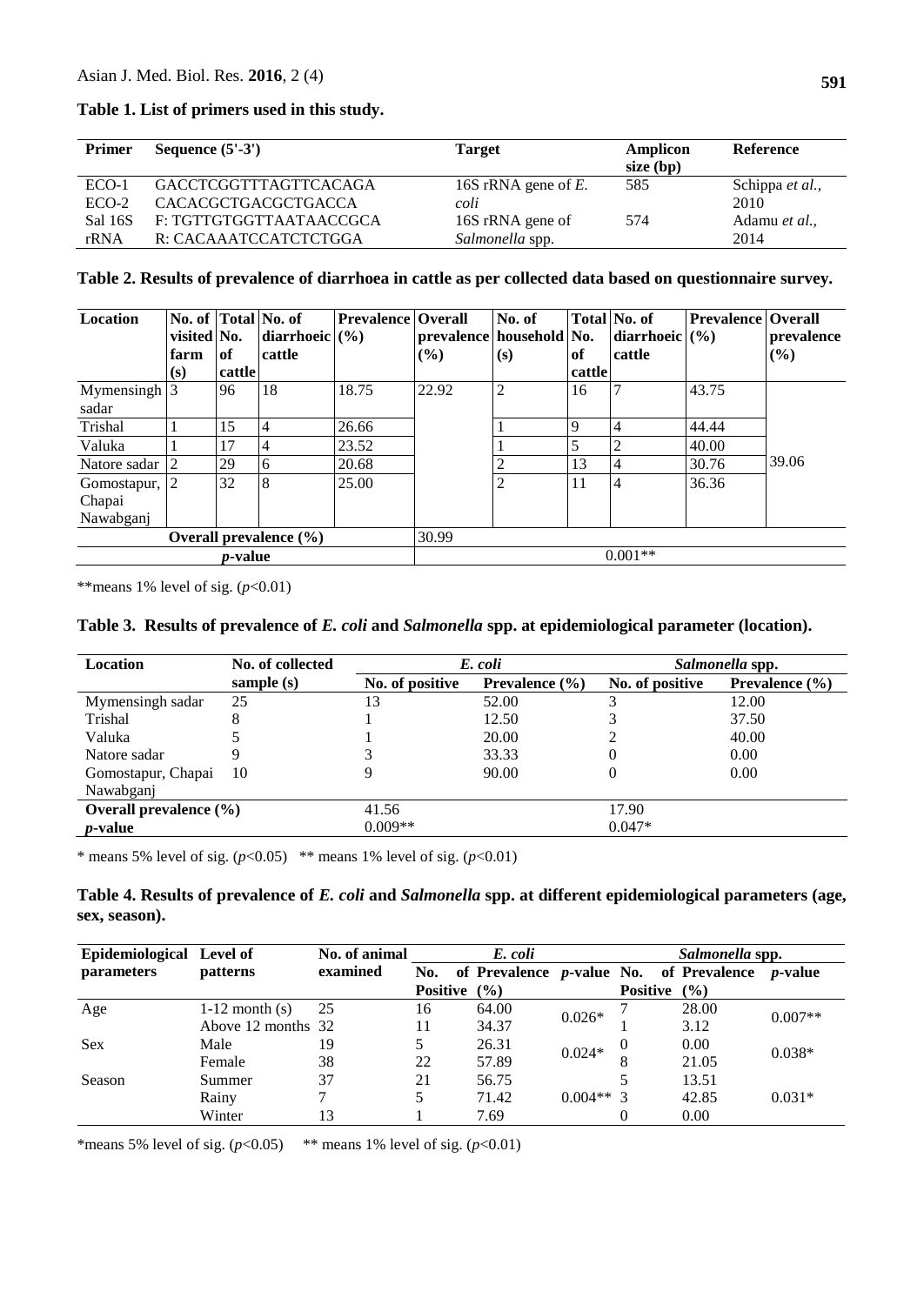| Name of the antibiotic discs |               | E. coli        | Salmonella spp. |                       |  |
|------------------------------|---------------|----------------|-----------------|-----------------------|--|
|                              | Zone of       | Interpretation | Zone of         | <b>Interpretation</b> |  |
|                              | inhibition    |                | inhibition      |                       |  |
|                              | diameter (mm) |                | diameter (mm)   |                       |  |
| Ciprofloxacin (CIP)          | 24            | S              | 25              |                       |  |
| Azithromycin (AZM)           | 15            |                | 10              | R                     |  |
| Tetracycline (TE)            | 10            | R              |                 | R                     |  |
| Gentamicin (GEN)             | 20            |                | 21              |                       |  |
| Erythromycin (E)             | 10            | R              |                 | R                     |  |
| Amoxicillin (AMX)            | $_{0}$        | R              | 21              |                       |  |
| Norfloxacin (NOR)            |               |                | 16              |                       |  |
| Streptomycin $(S)$           |               | R              |                 |                       |  |

|  | Table 5. Results of antibiogram profiles of the isolated E. coli and Salmonella spp. |  |  |  |
|--|--------------------------------------------------------------------------------------|--|--|--|
|  |                                                                                      |  |  |  |

**Legends**:  $S =$  Susceptible;  $I =$  Intermediate;  $R =$  Resistant



**Figure 1. PCR assay to amplify 16S rRNA gene of** *E. coli* **isolates recovered from diarrhoeic cattle (Legends: M= 1kb size DNA marker; TS1-TS5= Test samples; PC= Positive control; NC= Negative control without DNA).** 



**Figure 2. PCR assay to amplify 16S rRNA gene of** *Salmonella* **spp. isolates recovered from diarrhoeic cattle (Legends: M= 100 bp size DNA marker; TS1-TS4= Test samples; NC= Negative control without DNA)**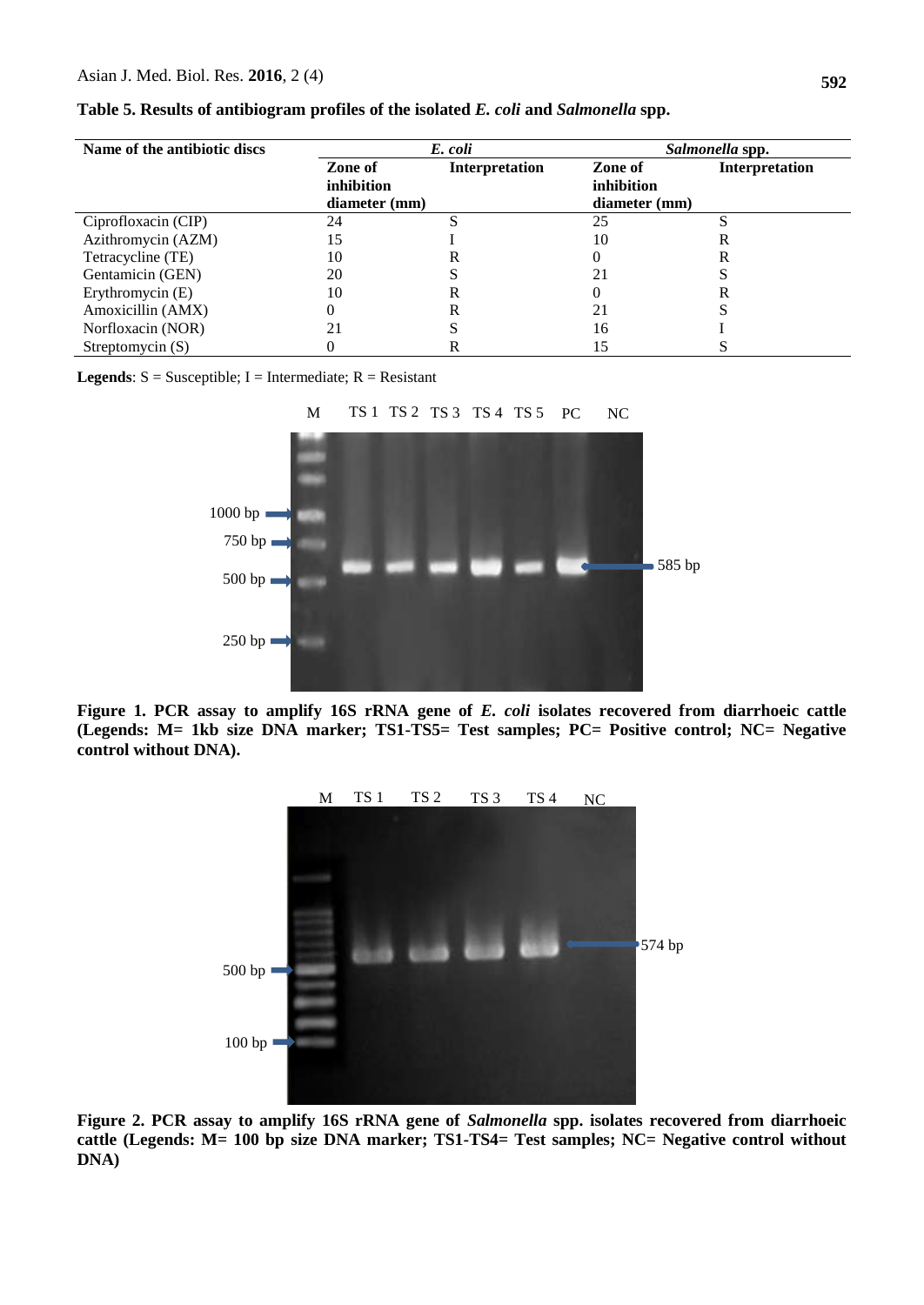#### **4. Discussion**

**593**

The cultural properties of the isolated *E. coli* were the production of metallic sheen on the EMB agar and rose pink colored colony on the MC agar which agreed with the findings of Ali *et al.,* 1998; Sharada *et al.,* 1999. In this study the colonies of *Salmonella* spp. on SS agar were opaque, translucent with black centers which were similar to the findings of Cheesbrough, 1985; Hossain, 2002. In Gram's staining, the morphology of the isolated *E. coli* was exhibited as Gram negative, short plump rod arranged as single, paired or in short chain which was reported by Merchant and Packer, 1967; Buxton and Fraser, 1977; Freeman, 1985; Sharada *et al.,* 1999 whereas the morphology of the isolated *Salmonella* spp. was Gram negative, very short plump rod arranged as single or paired and those properties of *Salmonella* spp. were supported by Freeman, 1985 and Hossain, 2002. Motility test revealed that the isolated *E. coli* and *Salmonella* spp. were motile which was correlated with the results of Merchant and Packer, 1967; Buxton and Fraser, 1977. *E. coli* isolates were able to ferment the five basic sugars by producing both acid and gas which was supported by Beutin *et al.,* 1997; Thomas, 1998 whereas isolated *Salmonella* spp. were able to ferment dextrose, maltose and mannitol with the production of both acid and gas but did not ferment lactose and sucrose and those characteristics of *Salmonella* spp. were satisfied the statement of Hossain, 2002; Han *et al.,* 2011. The isolated *E. coli* were found MR and indole test positive but VP test negative which were reported by Merchant and Packer, 1967; Ali *et al.,* 1998; Mishra *et al.,* 2002. The isolated *Salmonella* spp. were found MR test positive but indole and VP test negative that satisfied the statement of Douglas *et al.,* 1998; OIE, 2000. The results of prevalence of the isolated *E. coli* and *Salmonella* spp. calculated on the basis of age, sex, season and location were more or less similar with the findings of Baule *et al.,* 1997; Khan *et al.,* 2009. On the basis of information from the cattle owners and clinical signs, the prevalence of diarrhoea was recorded as 30.99% which showed more or less similar results with the findings of Gulliksen *et al.,* 2009; Drillich *et al.,* 2015. Molecular identifications of the isolated *E. coli* and *Salmonella* spp. were done by means of PCR assay that was similar to the findings of Ziemer and Steadham, 2003; Schippa *et al.,* 2010; Adamu *et al.,* 2014. In this study, 8 different antibiotics available in the market were used to study antibiogram profiles of the *E. coli* and *Salmonella* spp. isolated from diarrhoeic cattle by disc diffusion method and the results were supported by Akond *et al.,* 2009; Wouafo *et al.,* 2010; Hyeon *et al.,* 2011; De *et al.,* 2012; Jeyasanta *et al.,* 2012; Jahan *et al.,* 2013.

Due to financial crisis and limited time following further studies like collection of more samples covering many areas and farms of Bangladesh to get more precise information, molecular detection of shiga toxin producing *E. coli*, molecular characterization of the isolated bacterial species by pulsed field gel electrophoresis (PFGE), 16S rRNA gene sequencing of the isolated *E. coli* and *Salmonella* spp., serotyping, multiplex PCR of the isolated *Salmonella* spp., pathogenicity study would not be possible.

#### **5. Conclusions**

The findings of this research work would certainly help the veterinary practitioners to select the proper antibiotics against diarrhoea in cattle of Bangladesh. If the prescribers prescribe suitable antibiotics against diarrhoea in cattle then it would be possible to overcome the multi-drug resistant problem of bacteria, otherwise successful antibiotic therapy against diarrhoea in cattle would not be possible.

#### **Acknowledgements**

The authors are grateful to the Ministry of Science and Technology for financial support. Also thankful to the Head, Department of Microbiology and Hygiene of Bangladesh Agricultural University (BAU) for giving chance to use the laboratories during this research work.

#### **Conflict of interest**

None to declare.

#### **References**

- Adamu ME, JA Anejo-Okopi, AEJ Okwori, O Audu and PGC Odeigah, 2014. Molecular detection of *Salmonella* serovars in retailed raw meat samples using 16S rRNA, sitC and fliC Virulence Genes in Lagos, Nigeria. J. Dent. Med. Sci., 13: 23-28.
- Akond MA, SMR Hassan, S Alam and M Shirin, 2009. Antibiotic resistance of *E. coli* isolated from poultry and poultry environment of Bangladesh. Am. J. Environ. Sci., 5: 47-52.
- Ali MY, MT Rahman, MA Islam, KA Choudhury and MA Rahman, 1998. Characteristics of *Escherichia coli* isolates of human and animal origin. Prog. Agric., 9: 221-224.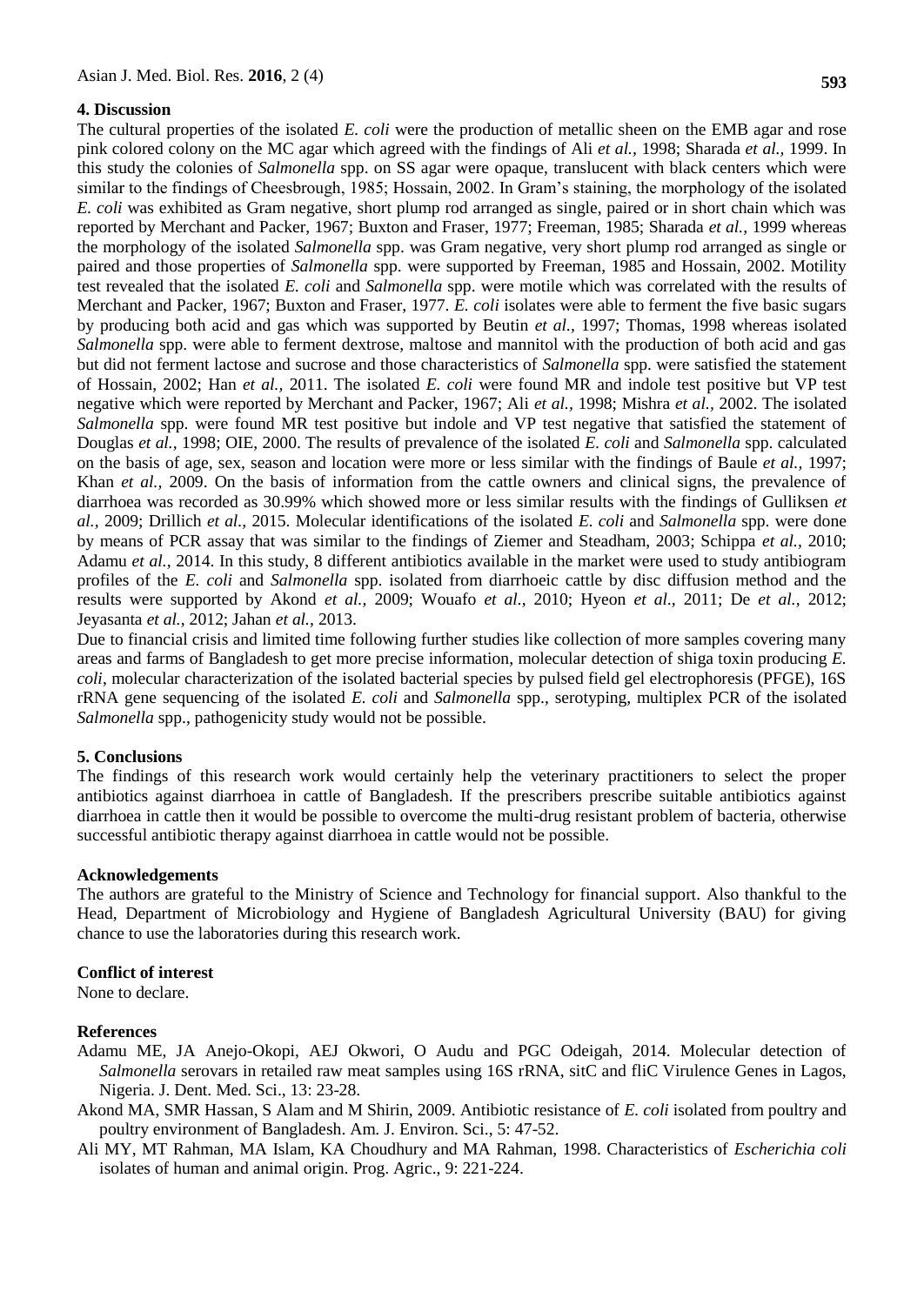- Ansari ARMIH, MM Rahman, MZ Islam, BC Das, A Habib, SMSH Belal and K Islam, 2014. Prevalence and antimicrobial resistance profile of *Escherichia coli* and *Salmonella* isolated from diarrheic calves. J. Anim. Health Prod., 2: 12-15.
- Banglapedia, 2015. Livestock animal of Bangladesh[.http://en.banglapedia.org/index.php?title=Livestock.](http://en.banglapedia.org/index.php?title=Livestock)
- Bauer AW, DM Perry and WM Kirby, 1959. Single-disk antibiotic-sensitivity testing of *Staphylococci*: An analysis of technique and results. Arch. Intern. Med., 104: 208.
- Baule C, M Vuuren, JP Lowings and S Bela, 1997. Genetic heterogeneity of bovine viral diarrhoea viruses isolated in Southern Africa. Virus Res., 52: 205-220.
- Beutin L, D Geier, S Zimmeronann, S Aleksic, HA Gillespie and TS Whittam, 1997. Epidemiological relatedness and clonal types of natural populations of *E. coli* strains producing shiga toxins in separate population of cattle and sheep. Appl. Environ. Microbiol., 63: 2175-2180.
- Buxton A and G Fraser, 1977. Animal Microbiology. 1. Balckwell Scientific Publications, Oxford, London, Edinburg, Melbourne. pp. 94-102.
- Cheesbrough M, 1985. Medical laboratory manual for tropical countries. 2. Microbiology. pp. 400-480.
- Cho Y and K Yoon, 2014. An overview of calf diarrhea infectious etiology, diagnosis, and intervention. J. Vet. Sci., 15: 1–17.
- CLSI, 2012. Performance standards for antimicrobial susceptibility testing; twenty-second informational supplement. Clinical and Laboratory Standards Institute (Formally NCCLS). 32: 45-60.
- Cowan ST, 1985. Biochemical behaviour of *Escherichia coli*. J. Gen. Microbiol., 8: 391.
- De Jong A, V Thomas, S Simjee, K Godinho, B Schiessl, U Klein, P Batty, M Valle, H Marion and TR Shryock, 2012. Pan-European monitoring of susceptibility to human use antimicrobial agents in enteric bacteria isolated from healthy food producing animals. J. Antimicrob. Chemoth., 67: 638-651.
- Douglas W, R Waltman, K Gast and ET Mallinson, 1998. Salmonellosis. A laboratory manual for the isolation and identification of avian pathogens. American Association of Avian Pathologists, Kenett Square. 4<sup>th</sup> ed., pp. 4-14.
- Drillich M, M Iwersen, T Sturmlechner, F Arnholdt and D Klein-Jobst, 2015. Results of an online questionnaire to survey calf management practices on dairy cattle breeding farms in Austria and to estimate differences in disease incidences depending on farm structure and management practices. Acta Vet. Scand., 57: 44.
- Freeman BA, 1985. Burrows textbook of microbiology. 22<sup>nd</sup> ed. W.B. Saunders Company, Philadelphia, London, Toronto, Mexico City, Rio de Janerio, Sydney, Tokyo. pp. 464-472.
- Fulton RW, CW Purdy, AW Confer, JT Saliki, RW Loan, RE Briggs and LJ Burge, 2000. Bovine viral diarrhea viral infections in feeder calves with respiratory disease: interactions with *Pasteurella* spp., parainfluenza-3 virus, and bovine respiratory syncytial virus. Can. J. Vet. Res., 64: 151–159.
- Gulliksen SM, KI E. Jor, IS Lie, T Hamnes and J Loken, 2009. Enteropathogens and risk factors for diarrhea in Norwegian dairy calves. J. Dairy Sci., 92: 5057-5066.
- Han J, JD David, ML Aaron, K Pravin, N Rajesh, S Rossina and LF Steven, 2011. Comparison of *Salmonella enterica* serovar *heidelberg* isolates from human patients with those from animal and food sources. J. Clin. Microbiol., 49: 1130-1133.
- Hasan MA, AA Mamun, ASMA Uddin, MZ Hassan, M Hasan and MH Rahman, 2015. Investigation into gyneco-pathological disorders and identification of associated bacteria from the genital organs of cows in Dinajpur, Bangladesh. J. Adv. Vet. Anim. Res., 2: 165-169.
- Hossain MK, M Rahman, A Nahar, A Khair and MM Alam, 2013. Isolation and identification of diarrheagenic *Escherichia coli* causing colibacillosis in calf in selective areas of Bangladesh. Bangl. J. Vet. Med., 11: 145- 149.
- Hyeon JY, JW Chon, IG Hwang, HS Kwak, MS Kim, SK Kim, IS Choi, CS Song, C Park and KH Seo, 2011. Prevalence, antibiotic resistance, and molecular characterization of *Salmonella* serovars in retail meat products. J. Food Prot., 74: 161-166.
- Islam MM, M Ashrafuzzaman, MH Ali, KA Choudhury and MSR Khan, 2013. Characterization, pathogenecity and antibiogram study of *Salmonella* species isolated from apparently healthy and diarrhoeic calves. Int. J. Biosci., 3: 109-120.
- Izumiya H, J Terajima, S Matsushita, K Tamura and H Watanabe, 2001. Characterization of multidrug-resistant *Salmonella enterica* serovar *typhimurium* isolated in Japan. J. Clin. Microbiol., 39: 2700-2703.
- Jahan F, SML Kabir and MM Amin, 2013. Identification and antimicrobial resistance profiles of Salmonellae isolated from the broiler dressing plants associated with their environments. Adv. Res. J. Microbiol., 1: 001- 009.